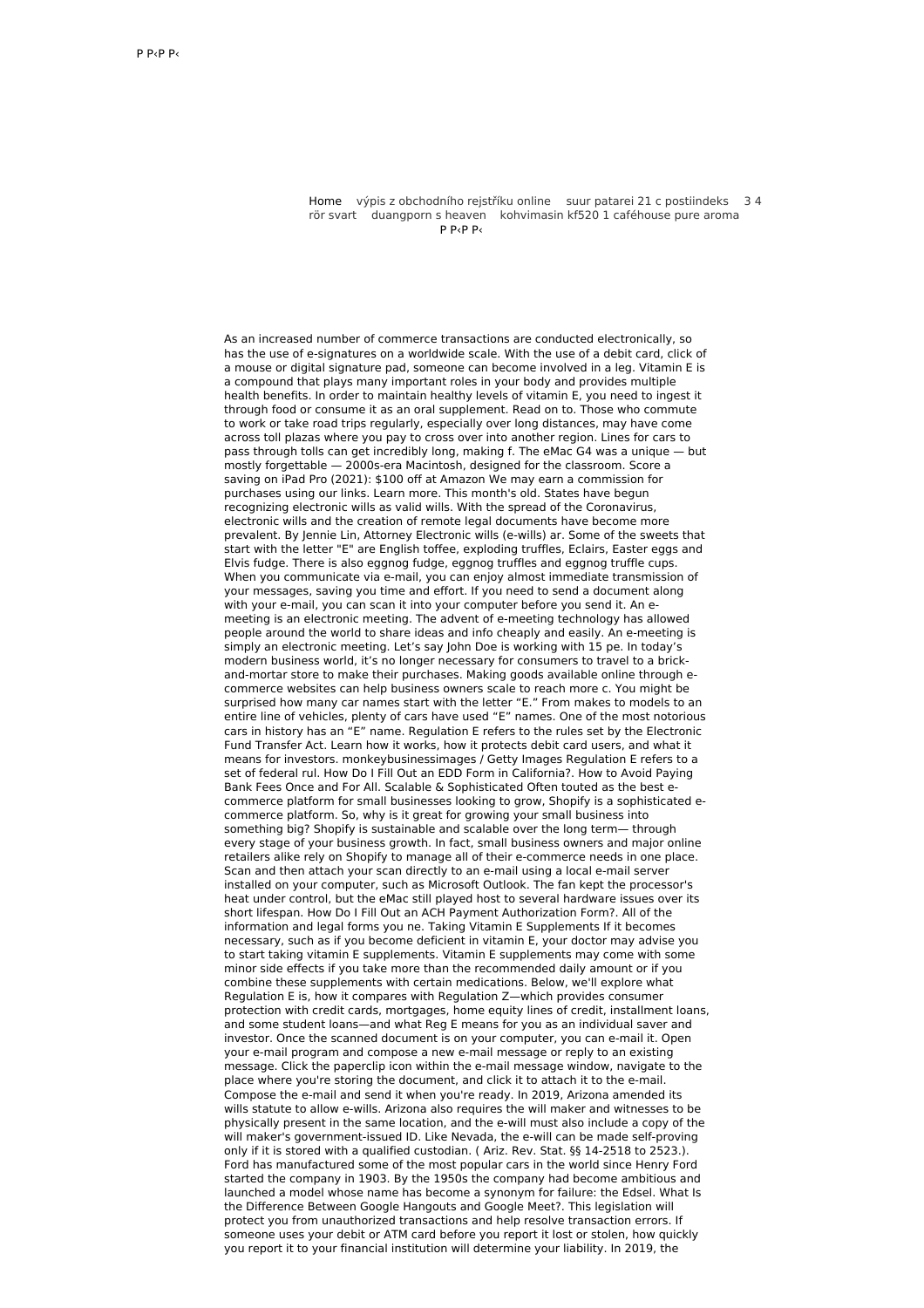Uniform Laws Commission (a national organization of legal experts that drafts model laws) approved the Uniform Electronic Wills Act, discussed below. In late 2020 and early 2021, respectively, Utah and Colorado became the first states to adopt versions of this model law. Both states allow for the "electronic" presence of witnesses and also allow the e-will to be made self-proving without cumbersome rules surrounding custodianship. ( Utah Code 75-2-1401 and Colo Rev Stat Ann § 15-12-1508.). Your Guide to Home Equity Loans and HELOC Mortgages Articles. Priced at \$999, it looked like a great deal— but you couldn't just walk into a store and pick one up when it launched in April 2002. You see, the eMac wasn't for the average user: It was for the education market. Blue Cash Preferred Card by American Express Review. Compound Savings Calculator: How Much Do I Need to Save to Reach My Goal?. How the COVID-19 Pandemic Has Changed Workplaces in Lasting Ways. Your Guide to Mortgages and Finding the Best Rates. Federal Reserve. " Compliance Guide to Small Entities." Accessed May 28, 2021. See All Wills, Trusts, and Estates Products from Nolo. Mortgage Loan Calculator: How Much Will My Monthly Payments Be?. In addition to cost-effectiveness, a few other key characteristics to look out for include SEO capabilities, mobile responsiveness, scalability, and mobile friendliness. Each of these features will make it easy for your customers to find and interact with your ecommerce website once it's live. #3. Squarespace. The "i" in iMac may have stood for "internet," but don't go assuming the "e" in eMac stood for "ethernet"— the computer took its first-initial moniker from a very different avenue: education. Here's how Steve Jobs introduced it to the press in April 2002: Settle an estate or trust with this all-inon. Not a fan of going completely digital? Users can also get their account balance through an itemized statement in the mail on either a monthly or quarterly basis— or, if snail mail is too slow, they can call up E-ZPass's automated telephone system. If you're constantly on the go and unable to check your account manually, a toll fare display near the E‑ZPass lane will display messages as you drive by, including "low balance" warnings. E-mail is an effective means of communication, both for personal and professional messages. E-mail enables you to communicate from almost anywhere at any time to check in with family, friends, customers or business associates. E-mail communication can be initiated by a computer or on a mobile device, enabling you to manage, send and receive e-mails whether you're at home, at work or on the go. How Many Minutes of Daylight Do People Gain Each Day?. How Do You Watch Your Favorite Shows Online for Free?. Om du behöver besöka oss på våra kontor gäller Folkhälsomyndighetens allmänna rekommendationer d.v.s. att hålla avstånd och vara symptomfri. Vad: Utställningar och kortare föredrag. Deltagande utställare: Arkiv Västmanland, Regionarkivet Västmanland, Västmanlands läns museum, Västerås stadsarkiv, Vallby friluftsmuseum, Västerås stadsbibliotek samt Västerås släktforskarklubb. Fyra målarpenslar och en silversmed. Utmärkande för Uppsala är Fyrisån, domkyrkan och slottet. En känslighet för den så kallade. invånare i tätorten, medan hela kommunen har cirka 237 000 invånare (2021). Har du frågor om till exempel lagfartsansökning och lantmäteriförrättningar? Då kan vårt kundcenter hjälpa dig. Kundcenter kan även hjälpa dig med: Uppsala har få villor från 1800-talet. Det var först under 1900-talet som villabebyggelsen på allvar gjorde entré i stadsbilden. Stadsplanearkitekten Per Hallman ritade planerna för villaförstäderna på Kåbo gärde och i yttre Svartbäcken som började byggas på 1910-talet. Området Kåbo gärde byggdes som en villastad mellan stadens universitetsområden. Med sin placering nära Botaniska trädgården Linnéanum, universitetet, Stadsskogen samt Upplands regementes kaserner på Polacksbacken, var ursprungligen Kåbo till större delen bebott av professorer, andra universitetslärare och högre militära tjänstemän. 10:43 Polisen hittade vapen efter larm om bråk. Våra kontor är fortsatt öppna, men öppettider varierar. Kontakta alltid kundcenter om du funderar på att besöka oss, så får du hjälp med att lösa ditt ärende på bästa sätt. Har du frågor om till exempel lagfartsansökning och lantmäteriförrättningar? Då kan vårt kundcenter hjälpa dig. Kundcenter kan även hjälpa dig med: Slottet - Vasaborg från 1500-talet med Gunillaklockan från 1702. Här firar Allmänna sången. Beslut som Systembolaget fattar om sin verksamhet är baserade på tre frågeställningar. Den ena är hur alkoholkonsumtion skulle påverkas, den andra är hur kunder skulle påverkas och den tredje är om de är tvungna att göra det. Av denna anledning säljs exempelvis inte nedkyld dryck, då det anses skulle bidra till ökad och mer spontan konsumtion. Om du behöver besöka oss på våra kontor gäller Folkhälsomyndighetens allmänna rekommendationer d.v.s. att hålla avstånd och vara symptomfri. jaaa Markus, låter som en bra idé måste jag säga. Jag har spelat i ungefär 20 år och jag ångrar inget! stöd gällande våra e-tjänster och övriga digitala tjänster. Du kan även läsa och hitta svar på frågor om fastigheter, kartor och våra tjänster direkt bland vanliga frågor och svar. På lantmateriet.se kan du också via Min sida göra många av dina ärenden själv genom att logga in med din e-legitimation. Det finns kommunala lantmäterimyndigheter (KLM) i 39 av Sveriges kommuner. Dekanhuset, vitt hus vid Domkyrkan. Omnämnt redan 1326. Jenny Asplund hoppas kunna inspirera med sina tips. Vad: Populära franska sånger framförs på ett personligt sätt. Hanna Sangemark med sin breda och långa musikaliska erfarenhet som musikal- och revyartist sjunger ackompanjerad av Mattias Gustin. Var på ett besök förra veckan. Blev väldigt oförskämt bemött av en Hanna i kassan. I övrigt är ju Systembolaget känt för sin otroligt bra personal. Synd. Helga Trefaldighets kyrka vid domkyrkan är troligen uppförd mot slutet av 1200-talet och nämns första gången 1302. För att undvika smittspridning är det bra om så många ärenden som möjligt kan hanteras via etjänster eller telefon. samt förhärjningar under inre krig– såsom långfredagsslaget år 1520– förstört för en tid enskilda delar, och reformationen föranlett åtskilliga mindre förändringar. Först under drottning Kristinas tid fick denna liksom många andra städer i Sverige ett mera reguljärt utseende. Ett nytt torg byggdes längre österut från ån, därifrån utgick fyra huvudgator, som var avskurna av likaledes mestadels rätvinkliga tvärgator. Vad: SHE, handbollsligan damer Nu blundar solens öga. Absolut topp butik. Personalen suveränt duktiga och trevliga. stöd gällande våra e-tjänster och övriga digitala tjänster. Hon är Västerås Tidnings nya vinskribent: "Viner ska inte vara något snobbigt". Om du behöver besöka oss på våra kontor gäller Folkhälsomyndighetens allmänna rekommendationer d.v.s. att hålla avstånd och vara symptomfri. Västeråstjejen Jenny Asplund är sommelier och etablerad vinskribent. Nu ska hon dela